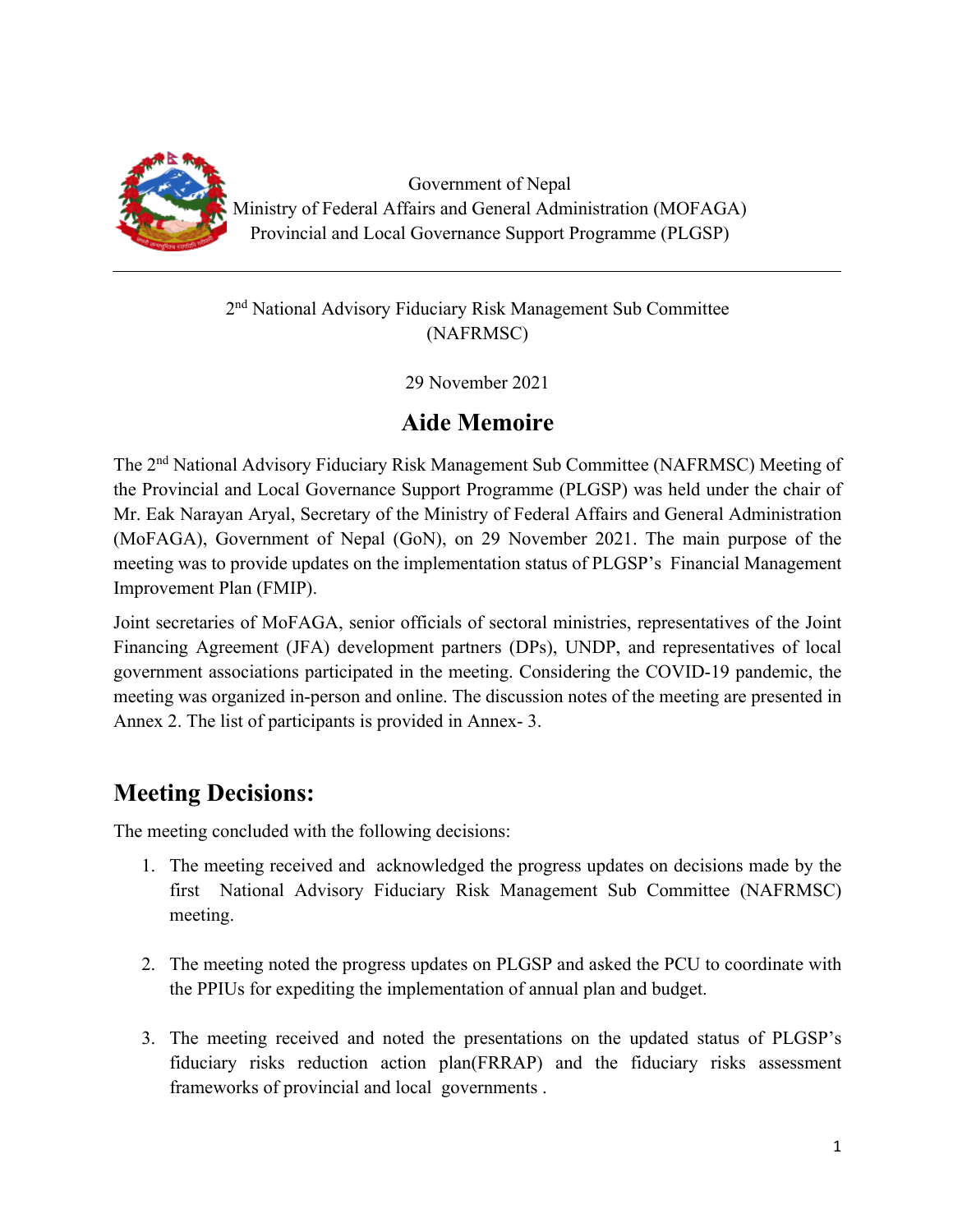- 4. The meeting asked PCU to update the FRRAP including the fiduciary risks of the Innovation Partnership Fund (IPF).
- 5. The committee welcomed the approval of fiduciary risks assessment framework for local government by the Ministry and noted a model provincial fiduciary risk assessment framework prepared by MoFAGA for provincial governments and asked the PCU to support PLGs to roll out these frameworks.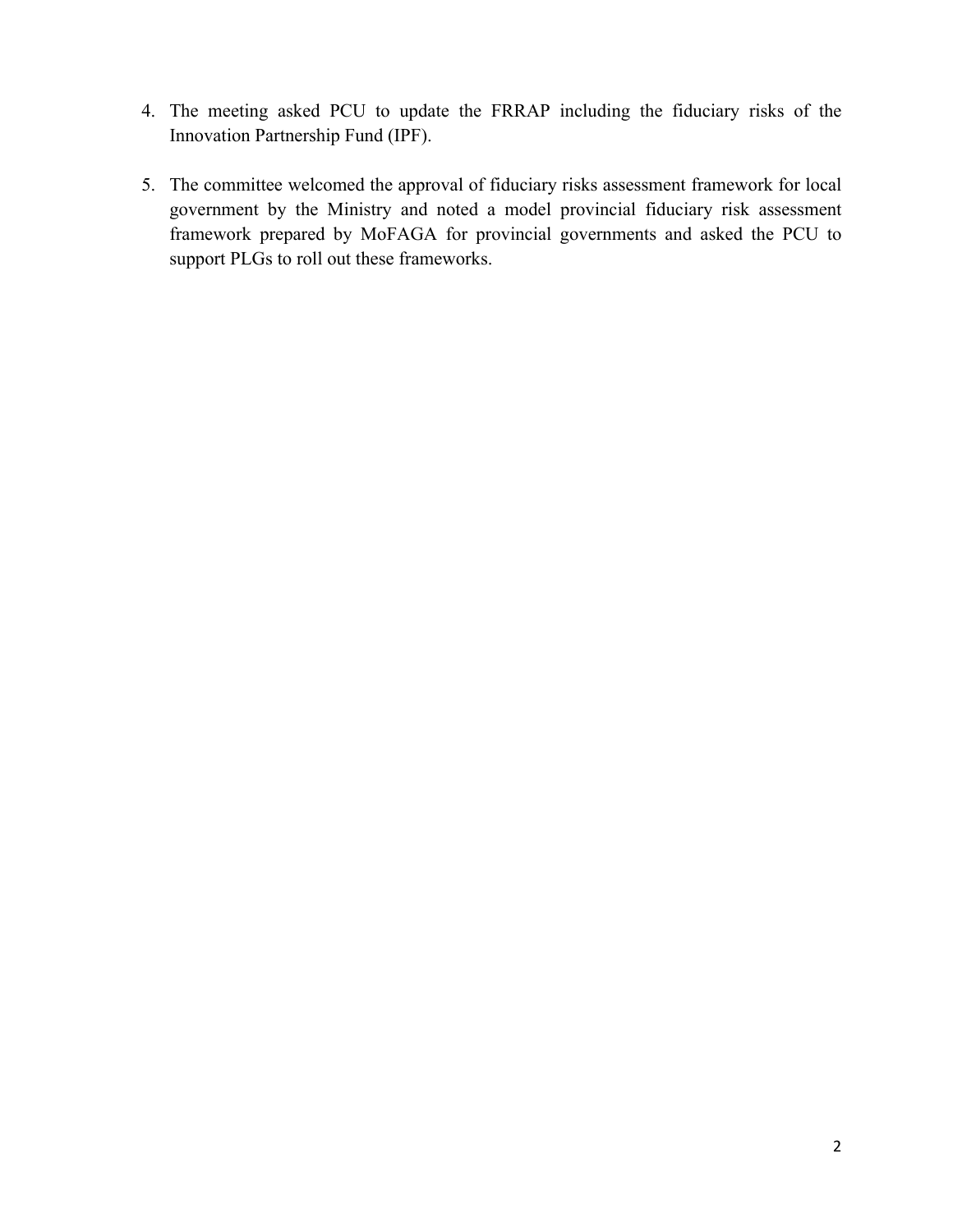## **Annex-1 Opening and Closing Remarks**

#### **Opening remarks:**

Mr. Chiranjivi Timsina, the National Programme Manager (NPM) of PLGSP, welcomed all participants at the 2<sup>nd</sup> NAFRMSC meeting and briefly presented the agenda of the meeting. Dr. Gopi Krishna Khanal, NPD PLGSP, Joint Secretary of MoFAGA addressed the meeting by welcoming the participants and appreciating their in-person and virtual presence.

Mr. Eak Narayan Aryal, Secretary of MoFAGA, addressed the meeting. He stated that the NAFRMSC provided a platform for discussion about the fiduciary risks, different dimensions of public financial management (PFM), and its reform. He stated that various government-led sectoral programs have been introduced with the aim of promoting people-centric development that deliver tangible results for citizens. Accordingly, the PFM reform initiatives introduced by the GoN provides support to minimize the fiduciary risks. He shared that this national programme also aimed to support the PLGs in improving their overall governance system.

He further mentioned that Fiduciary Risk Assessment in LGs is a priority activity. He informed the meeting that Fiduciary Risk Assessment Procedure 2077 was approved and Online Portal system was launched recently by Honorable Minister of MoFAGA. He stated that the Ministry has taken initiative to prepare the guidelines on local level Public Expenditure Tracking System (PETS) and internal control procedures. He also stated that the public assets management system, revenue improvement system and reporting systems have been implemented in the LGs with high priority. Fiduciary Risk Assessment Application will support on improvement of LGs fiscal governance, and represented an important milestone.

He highlighted that PLGSP has been successful to coordinate Federal, Province and Local Governments mentioning that the FRA implementation in all tiers of Government is on board and it will focus mostly in Irregularities of Local Government. Regarding the human resource gap, Provincial Public Service Commission (PPSC) has started the vacancy announcement for Province and LGs, and gave assurance that the human resources situation will improve after the process.

He recapped that PLGSP should focus on delivering results, engage in collaboration and coordination with stakeholders, and make concerted efforts to minimize fiduciary risks.

Ms. Cynthia Rowe, DP Chair, British Embassy Kathmandu, in her opening remarks expressed her great pleasure in joining this very important meeting and acknowledged the opening remarks from NPD, which were appreciated by DPs especially given the high priority of Fiduciary Risk Assessment Framework (FRAF).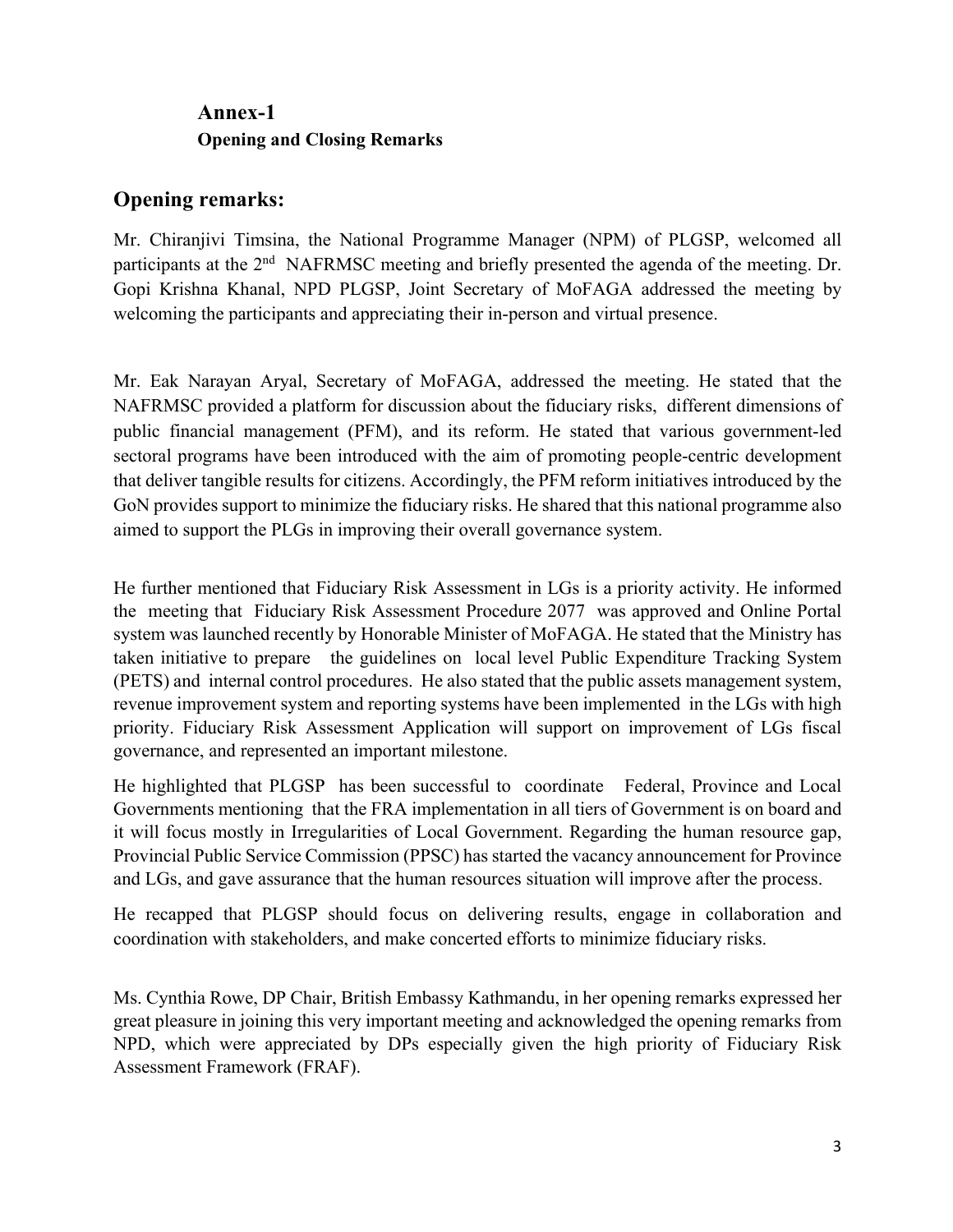### **Closing remarks:**

Ms. Cynthia Rowe, DP Chair, British Embassy Kathmandu, thanked the Committee for a very insightful, lively and participatory discussion and thanked for PLGSP proactive guidelines, Financial Management Implementation Plan (FMIP) and IPF implementation guideline.

She highlighted that DPs look forward to further collaboration and partnerships with stakeholders present in the meeting, to honor commitments and ensure successful implementation of the PLGSP.

Dr. Gopi Krishna Khanal, NPD, Joint Secretary of MoFAGA, in his closing remarks, thanked all the participants for their feedback, suggestions, concerns, and commitments for effective implementation of Fiduciary Risk Reduction Action Plan (FRRAP). He gave an assurance that the valuable feedback and suggestions received from all stakeholders would be addressed to the fullest extent possible. He thanked all participants for their continuous collaboration and support and close the meeting .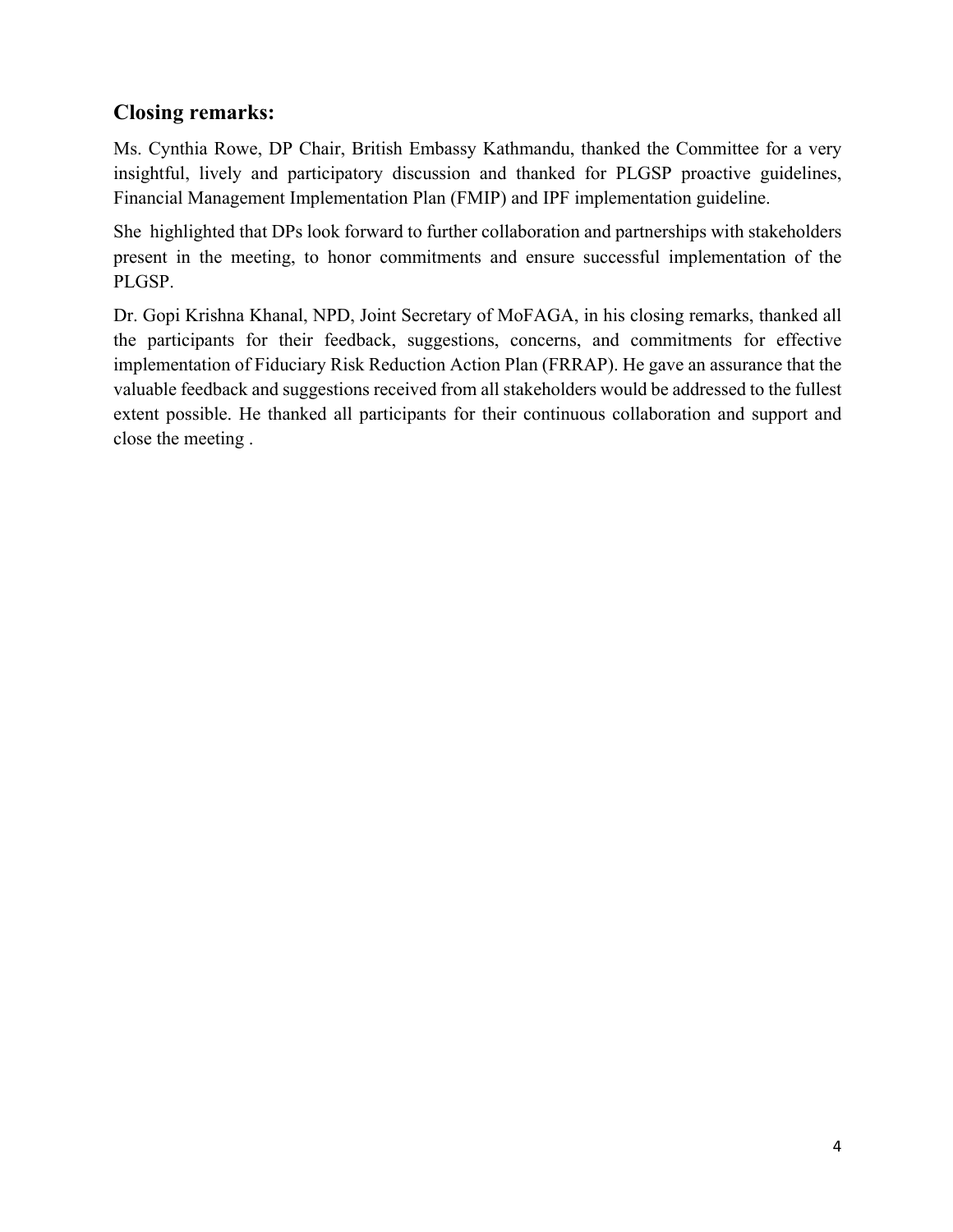#### **Annex 2: Discussion Notes**

- 1. Mr. Chiranjivi Timisina, PLGSP NPM, shared the agenda as follows:
	- 1. PLGSP Progress update
	- 2. Progress on PLGSP Fiduciary Risks Reductiopn Action Plan
	- 3. Decisions
	- 4. AOB
	- 5. Closing remarks

Mr. Chiranjivi Timsina presented :

- A review of progress on the first NAFRMSC meeting decisions.
- Highlights on PLGSP APR 2020/21
- Progress on Fiduciary Risks Reduction Action Plan

#### **Open discussion**

- 1. Mr. Bernardo Cocco, Deputy Resident Representative UNDP, TA Partner, greeted the participants and expressed pleasure in participating in the 2nd NAFRMSC meeting. He stated that the meeting was an important event to discuss the FRRAP. From UNDP's side, as the PLGSP TA Partner, he reiterated its commitment to support and contribute to implementing the FRRAP and conducting orientations.
- 2. Mr. Krishna Chandra Neupane, Secretary, ADDCN, thanked NPM for the comprehensive presentation, recommended further discussion regarding the ToR of Mid Term Review, third party monitoring suggesting to engage LGs network /associations in relevant areas of PLGSP.
- 3. Rajendra Pyakurel, Executive Director, National Association of Rural Municipality in Nepal (NARM highlighted that,the quality assurance needs to be the central to working with the LGs. He mentions that the performance of PCGGs impacts the LGs.
- 4. Nawaraj Gelal, Chair, Association of District Coordination Committee of Nepal (ADDCN), gave thanks for comprehensive presentation and suggested improvement of FRA process of LGs. Clarity is needed in the planning and implementation FRAF.
- 5. Mr. Mahadev Panta, Joint Secretary, Office of the Prime Minister and Council of the Ministers (OPMCM) commented that from his experience of working with PLGSP, areas such as law making are working well and this success harmonizes Federal, Province and Local Government levels. However, expenditure is low and noted that this is mostly dependent upon other ministries and suggested PLGSP to improve the coordination.
- 6. Mr. Bishnu Dutta Gautam, Joint Secretary, MoFAGA, also mentioned the slow speed of expenditure and highlighted on the need to expedite the implementation and financial delivery in coming days. He further pointed out that the recods related to capacity development activities and documentation should be maintained in MoFAGA.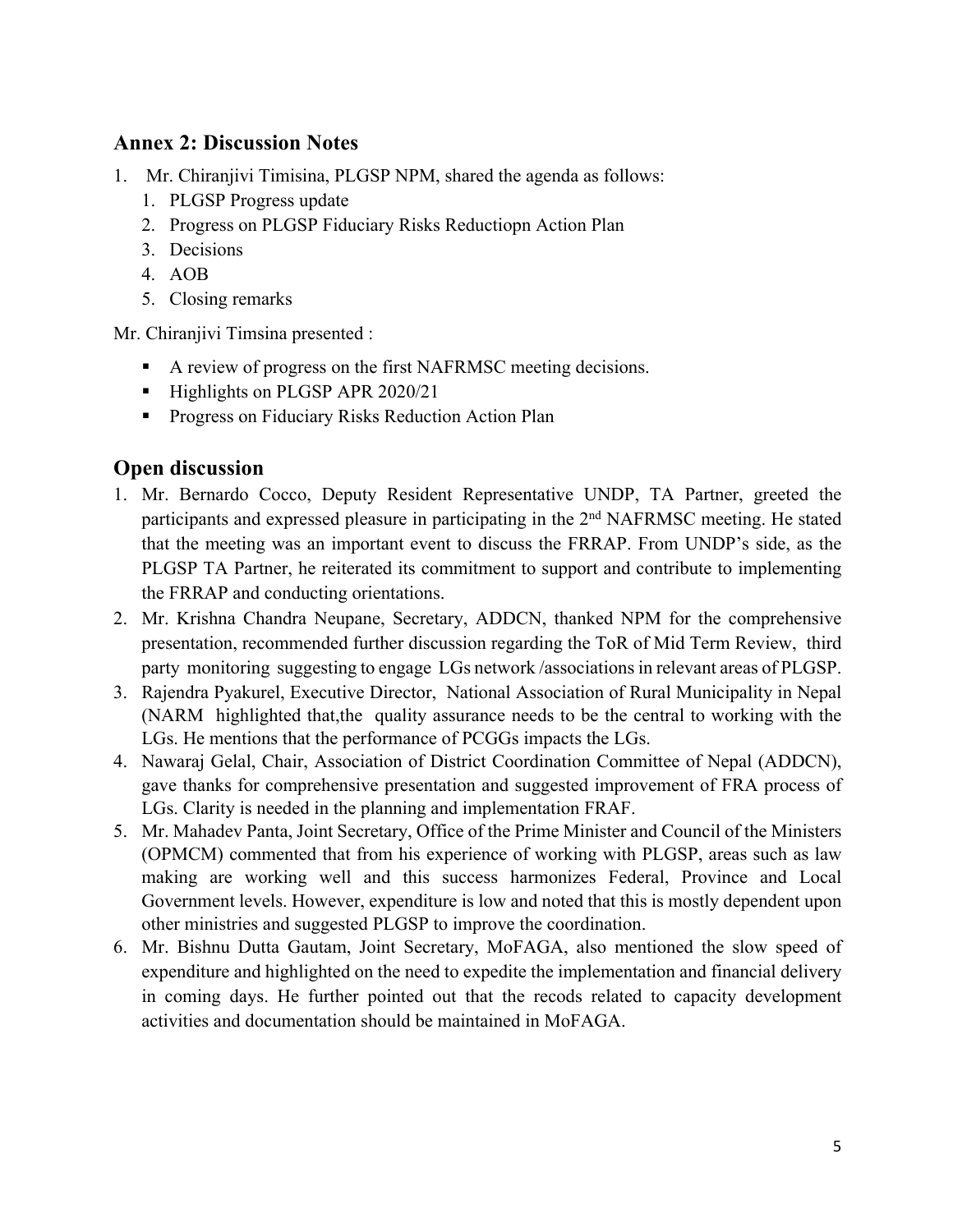| S.N | <b>Name</b>                    | <b>Position</b>                                   | Organization                                                                 |  |  |
|-----|--------------------------------|---------------------------------------------------|------------------------------------------------------------------------------|--|--|
|     | <b>In-person attendance</b>    |                                                   |                                                                              |  |  |
| 1.  | Mr. Eak Narayan Aryal          | Secretary                                         | MoFAGA                                                                       |  |  |
| 2.  | Mr. Gopi Krishna<br>Khanal     | Joint<br>Secretary/National<br>Programme Director | Local Level Capacity<br>Development<br>Division(MOFAGA/PLGSP)                |  |  |
| 3.  | Mr. Rajeev Pokharel            | Joint Secretary                                   | <b>Employee Administration</b><br>Division                                   |  |  |
| 4.  | Mr. Bishnu Dutta<br>Gautam     | Joint Secretary                                   | Planning and Development<br><b>Assistance Coordination</b><br>Division       |  |  |
| 5.  | Mr. Narayan Prasad<br>Aryal    | Joint Secretary                                   | Division of Administration<br>Reforms, Manpower, Planning<br>and Development |  |  |
| 6.  | Mr. Chiranjivi Timsina         | Under<br>Secretary/National<br>Programme Manager  | MoFAGA/PLGSP                                                                 |  |  |
| 7.  | Mr. Prahalad Kumar<br>Karki    | <b>Under Secretary</b>                            | Foreign Aid Coordination<br>Division, MoFAGA                                 |  |  |
| 8.  | Mr. Baburam Gyanwali           | <b>Under Secretary</b>                            | Division of Finance and<br>Administration                                    |  |  |
| 9.  | Mr. ShyamDahal                 | <b>Section Officer</b>                            | MoFAGA                                                                       |  |  |
| 10. | Mr. Mahadev Pant               | Joint Secretary                                   | Office of the Prime Minister<br>and Council of Ministers                     |  |  |
| 11. | Mr. Baburam Subedi             | Joint Secretary                                   | Ministry of Finance                                                          |  |  |
| 12. | Mr. Tilak Prasad<br>Chapagain  | <b>Section Officer</b>                            | Ministry of Finance                                                          |  |  |
| 13. | Mr. Bishnu Prasad<br>Sharma    | Joint Secretary                                   | Ministry of Urban Development                                                |  |  |
| 14. | Mr. Prakash Kumar<br>Sanjel    | Joint Secretary                                   | Ministry of Agriculture and<br>Livestock                                     |  |  |
| 15. | Mr. Kumar Prasad<br>Koirala    | <b>Under Secretary</b>                            | Ministry of Women children and<br>Senior Citizens                            |  |  |
| 16. | Mr. Yubraj Subedi              | Joint Secretary                                   | Ministry of Education Science<br>and Technology                              |  |  |
| 17. | Mr. Navaraj Gelal              | Spokesperson                                      | Association of District<br>Coordination Committees of<br>Nepal               |  |  |
| 18. | Mr. Krishna Chandra<br>Neupane | <b>Executive Secretary</b><br>General             | <b>Association of District</b><br>Coordination Committees of<br>Nepal        |  |  |

# **Annex 3: List of participants**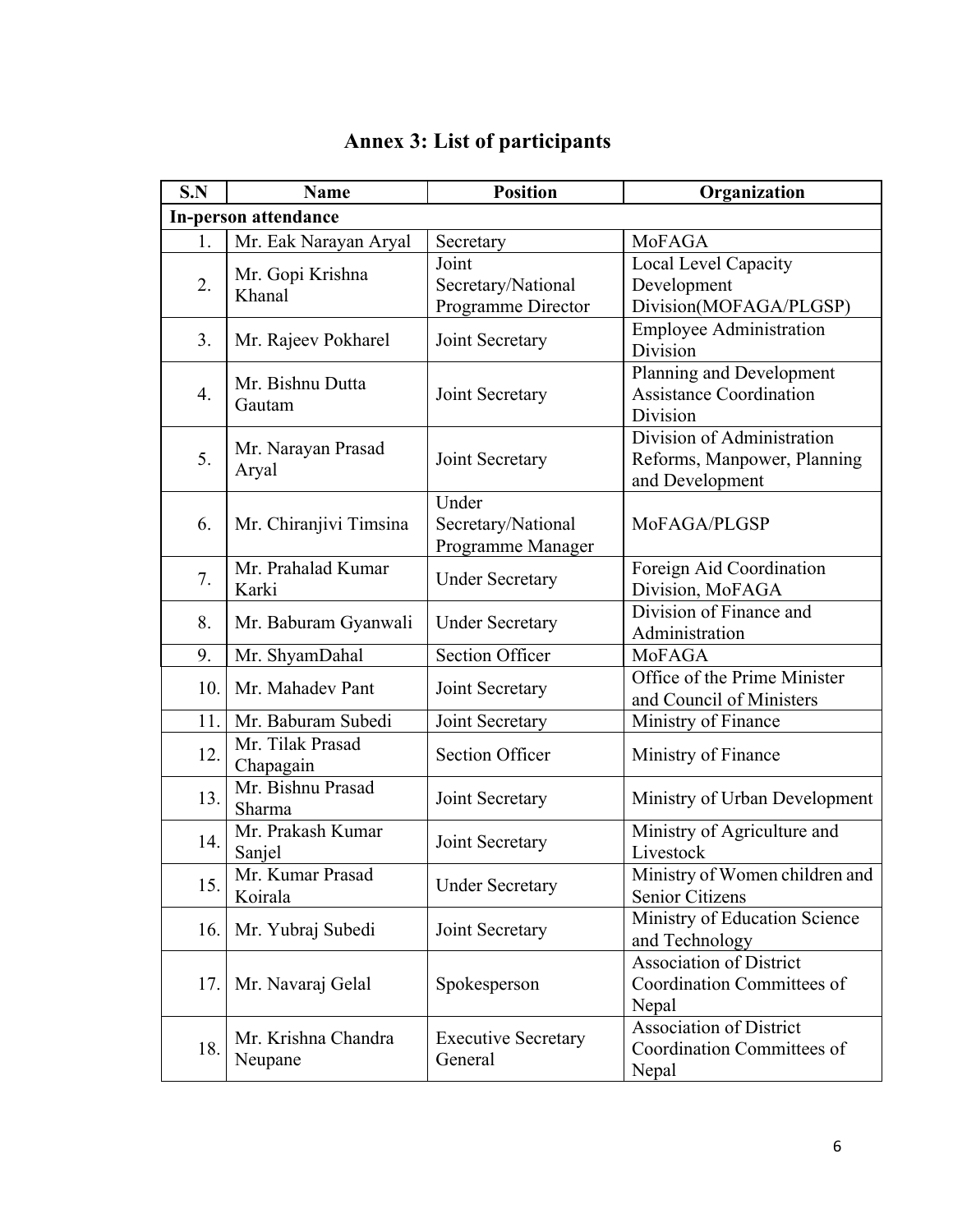| 19. | Mr. Rajendra Pd.<br>Pyakuyral   | <b>Executive Director</b>                                          | National Association of Rural<br>Municipality in Nepal                    |
|-----|---------------------------------|--------------------------------------------------------------------|---------------------------------------------------------------------------|
| 20. | Mr. Than Prasad                 | Co-M.L.N                                                           | Office of Comptroller and                                                 |
|     | Panjnani                        |                                                                    | Auditor General<br>National Natural Resource and                          |
| 21. | Mr. Madan Bhujel                | Joint Secretary                                                    | <b>Fiscal Commission</b>                                                  |
| 22. | Mr. Jayaram Ghimire             | Director                                                           | Office of the Auditor General                                             |
| 23. | Mr. Bishnu Prasad<br>Koirala    | Joint Secretary                                                    | <b>Public Procurement Monitoring</b><br>Office                            |
| 24. | Mr. Rupesh Kumar Sah            | Provincial Program<br>Manager                                      | Office of Chief minister and<br>Council of Minister - Province<br>2       |
| 25. | Mr. Scheme Shrestha             | Provincial Program<br>Director                                     | Office of Chief minister and<br>Council of Minister - Bagmati<br>Province |
| 26. | Mr. Kamansingh Thapa<br>Magar   | Provincial Program<br>Manager                                      | Office of Chief minister and<br>Council of Minister - Lumbini<br>Province |
| 27. | Mr. Ananda Saru                 | Provincial Program<br>Director                                     | Office of Chief minister and<br>Council of Minister - Karnali<br>Province |
| 28. | Mr. Tek Tamata                  | Portfolio Manager                                                  | <b>UNDP</b>                                                               |
| 29. | Mr. Krishna Bhattarai           | TA Coordinator                                                     | <b>UNDP</b>                                                               |
| 30. | Ms. Shradha Rayamajhi           | <b>National Programme</b><br>Officer                               | Embassy of Switzerland, SDC                                               |
| 31. | Ms. Dagny Mjos                  | Minister Counsellor/<br>Head of Development<br>Cooperation         | Royal Norwegian Embassy                                                   |
| 32. | Mr.<br>Kumar<br>Raj<br>Dhungana | Governance Advisor                                                 | Royal Norwegian Embassy                                                   |
| 33. | Ms. Cynthia Rowe                | Team Leader,<br>Governance, Politics<br>and ServicesTeam<br>(GPST) | FCDO, British Embassy                                                     |
| 34. | Mr. Egbert Pos                  | Governance Advisor<br>and Deputy Team<br>Leader for GPST           | FCDO, British Embassy                                                     |
| 35. | Madhu<br>Mr.<br>Bishwakarma     | Governance Advisor                                                 | FCDO, British Embassy                                                     |
| 36. | Ms. Shailee Manandhar           | Senior Programme<br>Manager                                        | FCDO, British Embassy                                                     |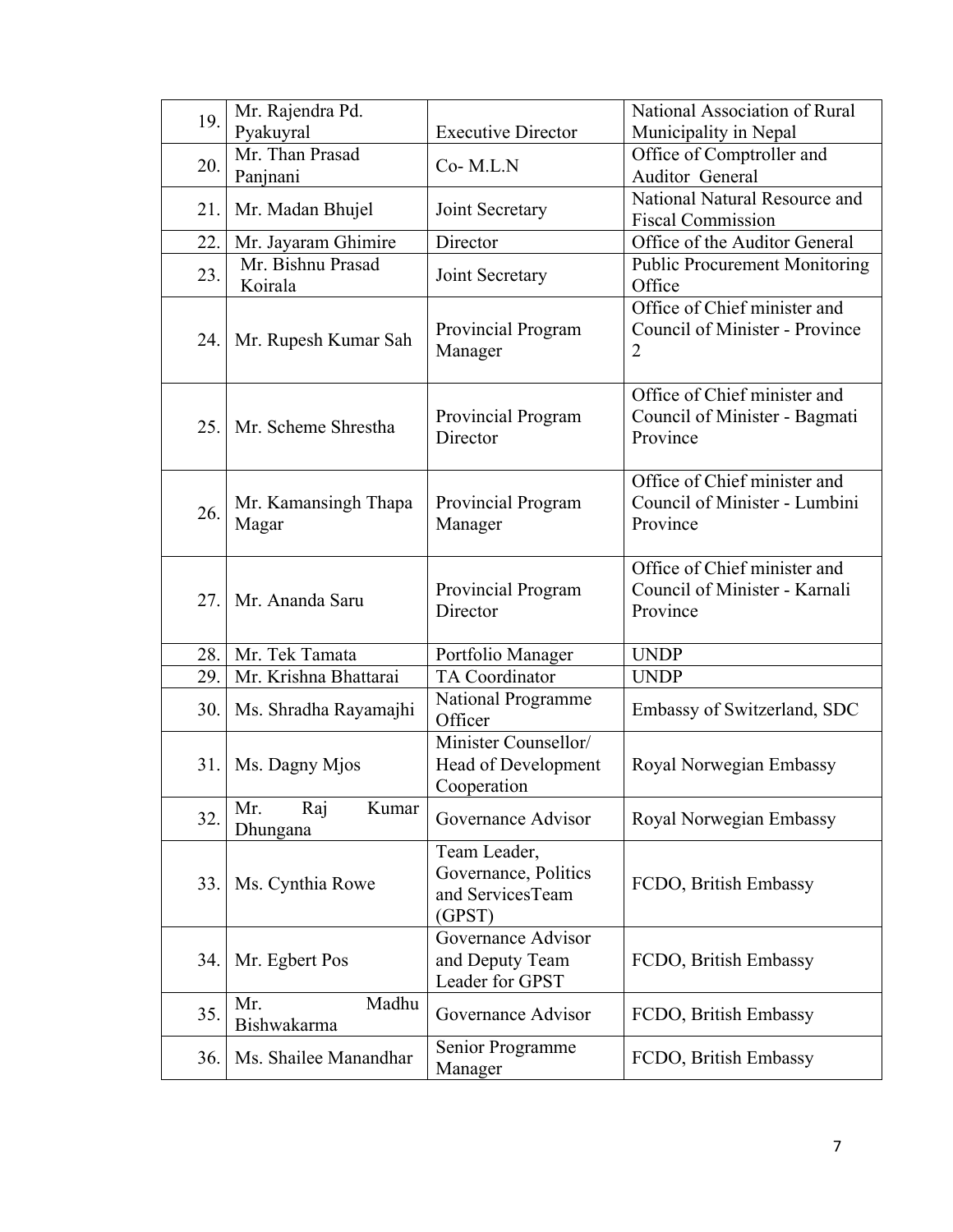| 37. | Mr. Ian MacDougall                 | <b>Federal Governance</b><br>Specialist &<br><b>Development Partner</b><br>Co-ordinator | <b>UNDP/PLGSP</b> |
|-----|------------------------------------|-----------------------------------------------------------------------------------------|-------------------|
| 38. | Mr. Basant Raj Poudel              | <b>Account Officer</b>                                                                  | <b>PLGSP</b>      |
| 39. | Mr. Hari Prasad<br>Guragain        | Administrative Officer                                                                  | <b>PLGSP</b>      |
| 40. | Mr. Chandra Kanta<br>Sharma Paudel | C&M Specialist                                                                          | <b>PLGSP</b>      |
| 41. | Mr. Baburam Shrestha               | PFM Specialist                                                                          | <b>PLGSP</b>      |
| 42. | Ms. Dixita Silwal                  | HR and Liaison<br>Specialist                                                            | <b>PLGSP</b>      |
| 43. | Ms. Kriti Thapa                    | <b>GESI</b> Specialist                                                                  | <b>PLGSP</b>      |
| 44. | Mr. Nagesh Badu                    | IT & e-Gov Specialist                                                                   | <b>PLGSP</b>      |
| 45. | Ms. Sakun Shrestha                 | Program Associate                                                                       | <b>PLGSP</b>      |
| 46. | Mr. Umesh Thagunna                 | IT Intern                                                                               | <b>PLGSP</b>      |
| 47. | Mr. Rajendra Aryal                 | StoreKeeper                                                                             | <b>PLGSP</b>      |

#### **Virtual Attendance: Development Partners:**

| S. N. | <b>Name</b>        | <b>Position</b>                   | Organization          |
|-------|--------------------|-----------------------------------|-----------------------|
|       | Ms. Preeti Das     | ProgrammeOfficer                  | FCDO, British Embassy |
|       | Ms. Odile Humblot  | Programme Manager -<br>Governance | European Union        |
|       | Mr. Bernardo Cocco | Deputy Resident<br>Representative | <b>UNDP</b>           |

#### **Virtual Attendance: PCU/ PPIU/PCGG PLGSP**

| S.N | Name                  | <b>Position</b>                    | Organization                     |
|-----|-----------------------|------------------------------------|----------------------------------|
| 1.  | Mr. Saroj Guragain    | Provincial Program Director        | Province 1- OCMCM                |
| 2.  | Mr. Surendra Bhandari | Finance Officer                    | PLGSP-PCU                        |
| 3.  | Mr. Pranay Sharma     | Governance cum Legal Expert        | PPIU# Province1                  |
| 4.  | Mr. Subash Yadav      | Governance cum Legal Expert        | PPIU- Lumbini Province           |
| 5.  | Ms. Hansa Malla       | Governance cum Legal Expert        | PPIU# KARNALI<br>Province        |
| 6.  | Mr. Dinesh Suddhakar  | Governance cum Legal Expert        | PPIU- Sudurpaschim<br>Province   |
| 7.  | Ms. Anita Guragain    | Local Governance Expert            | PCGG - Province 1                |
| 8.  | Ms. Shilpa Kunwar     | Local Governance Expert            | <b>PCGG# KARNALI</b><br>Province |
| 9.  | Ms. Rajani Thapa      | Monitoring and Reporting<br>Expert | PPIU- Gandaki Province           |